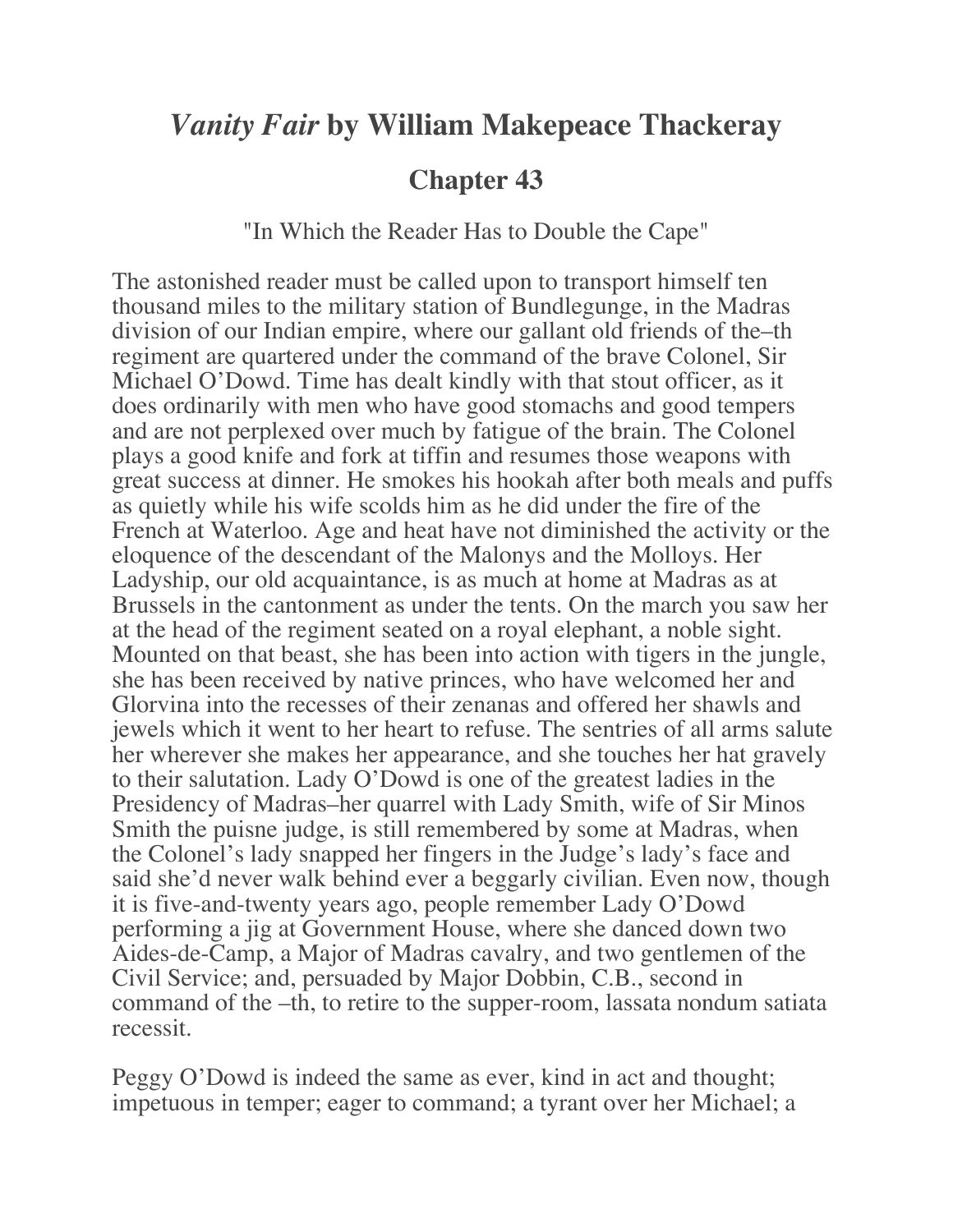dragon amongst all the ladies of the regiment; a mother to all the young men, whom she tends in their sickness, defends in all their scrapes, and with whom Lady Peggy is immensely popular. But the Subalterns' and Captains' ladies (the Major is unmarried) cabal against her a good deal. They say that Glorvina gives herself airs and that Peggy herself is ill tolerably domineering. She interfered with a little congregation which Mrs. Kirk had got up and laughed the young men away from her sermons, stating that a soldier's wife had no business to be a parson–that Mrs. Kirk would be much better mending her husband's clothes; and, if the regiment wanted sermons, that she had the finest in the world, those of her uncle, the Dean. She abruptly put a termination to a flirtation which Lieutenant Stubble of the regiment had commenced with the Surgeon's wife, threatening to come down upon Stubble for the money which he had borrowed from her (for the young fellow was still of an extravagant turn) unless he broke off at once and went to the Cape on sick leave. On the other hand, she housed and sheltered Mrs. Posky, who fled from her bungalow one night, pursued by her infuriate husband, wielding his second brandy bottle, and actually carried Posky through the delirium tremens and broke him of the habit of drinking, which had grown upon that officer, as all evil habits will grow upon men. In a word, in adversity she was the best of comforters, in good fortune the most troublesome of friends, having a perfectly good opinion of herself always and an indomitable resolution to have her own way.

Among other points, she had made up her mind that Glorvina should marry our old friend Dobbin. Mrs. O'Dowd knew the Major's expectations and appreciated his good qualities and the high character which he enjoyed in his profession. Glorvina, a very handsome, freshcoloured, black-haired, blue-eyed young lady, who could ride a horse, or play a sonata with any girl out of the County Cork, seemed to be the very person destined to insure Dobbin's happiness–much more than that poor good little weak-spur'ted Amelia, about whom he used to take on so.–"Look at Glorvina enter a room," Mrs. O'Dowd would say, "and compare her with that poor Mrs. Osborne, who couldn't say boo to a goose. She'd be worthy of you, Major–you're a quiet man yourself, and want some one to talk for ye. And though she does not come of such good blood as the Malonys or Molloys, let me tell ye, she's of an ancient family that any nobleman might be proud to marry into."

But before she had come to such a resolution and determined to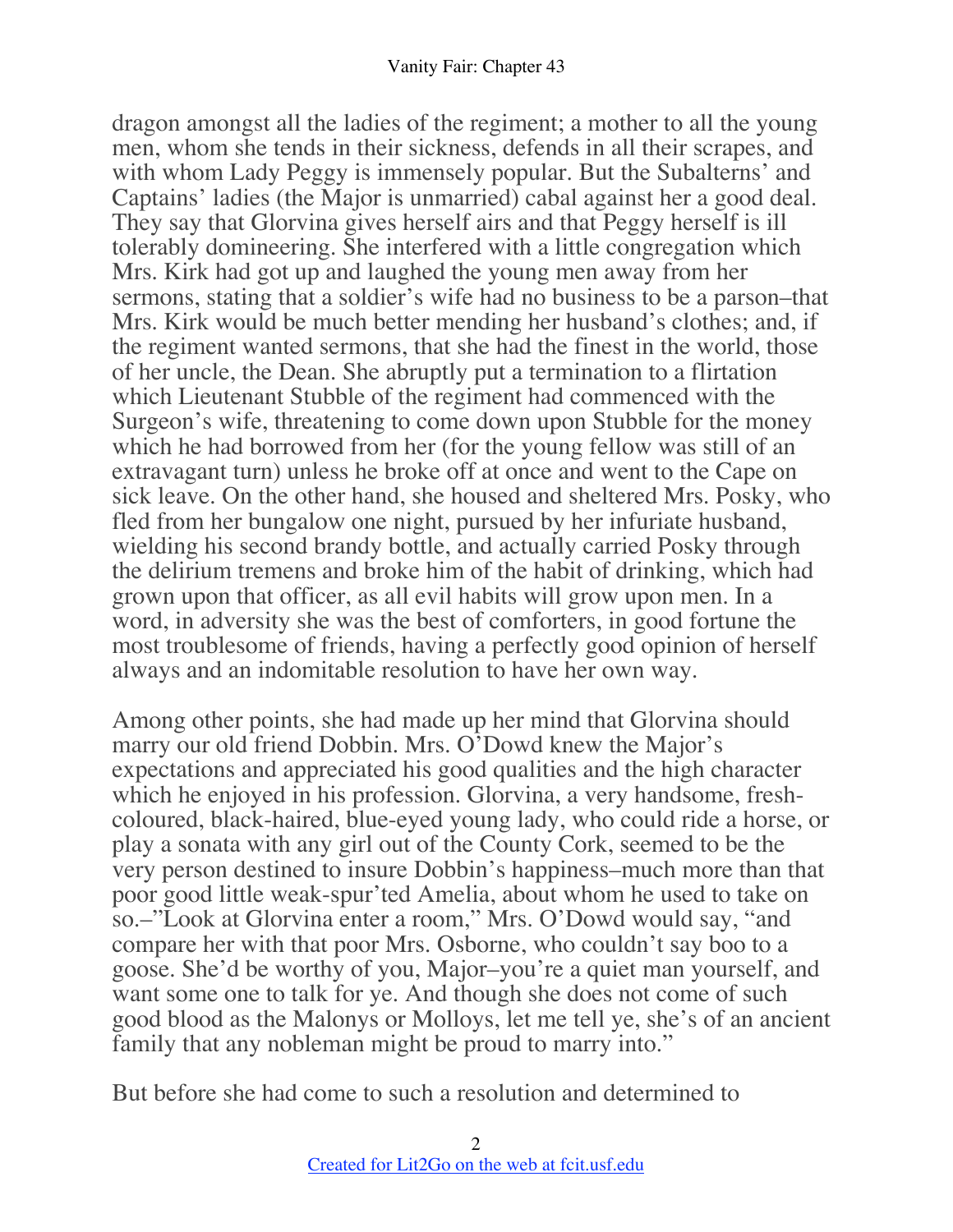subjugate Major Dobbin by her endearments, it must be owned that Glorvina had practised them a good deal elsewhere. She had had a season in Dublin, and who knows how many in Cork, Killarney, and Mallow? She had flirted with all the marriageable officers whom the depots of her country afforded, and all the bachelor squires who seemed eligible. She had been engaged to be married a half-score times in Ireland, besides the clergyman at Bath who used her so ill. She had flirted all the way to Madras with the Captain and chief mate of the Ramchunder East Indiaman, and had a season at the Presidency with her brother and Mrs. O'Dowd, who was staying there, while the Major of the regiment was in command at the station. Everybody admired her there; everybody danced with her; but no one proposed who was worth the marrying–one or two exceedingly young subalterns sighed after her, and a beardless civilian or two, but she rejected these as beneath her pretensions–and other and younger virgins than Glorvina were married before her. There are women, and handsome women too, who have this fortune in life. They fall in love with the utmost generosity; they ride and walk with half the Army-list, though they draw near to forty, and yet the Misses O'Grady are the Misses O'Grady still: Glorvina persisted that but for Lady O'Dowd's unlucky quarrel with the Judge's lady, she would have made a good match at Madras, where old Mr. Chutney, who was at the head of the civil service (and who afterwards married Miss Dolby, a young lady only thirteen years of age who had just arrived from school in Europe), was just at the point of proposing to her.

Well, although Lady O'Dowd and Glorvina quarrelled a great number of times every day, and upon almost every conceivable subject–indeed, if Mick O'Dowd had not possessed the temper of an angel two such women constantly about his ears would have driven him out of his senses–yet they agreed between themselves on this point, that Glorvina should marry Major Dobbin, and were determined that the Major should have no rest until the arrangement was brought about. Undismayed by forty or fifty previous defeats, Glorvina laid siege to him. She sang Irish melodies at him unceasingly. She asked him so frequently and pathetically, Will ye come to the bower? that it is a wonder how any man of feeling could have resisted the invitation. She was never tired of inquiring, if Sorrow had his young days faded, and was ready to listen and weep like Desdemona at the stories of his dangers and his campaigns. It has been said that our honest and dear old friend used to perform on the flute in private; Glorvina insisted upon having duets with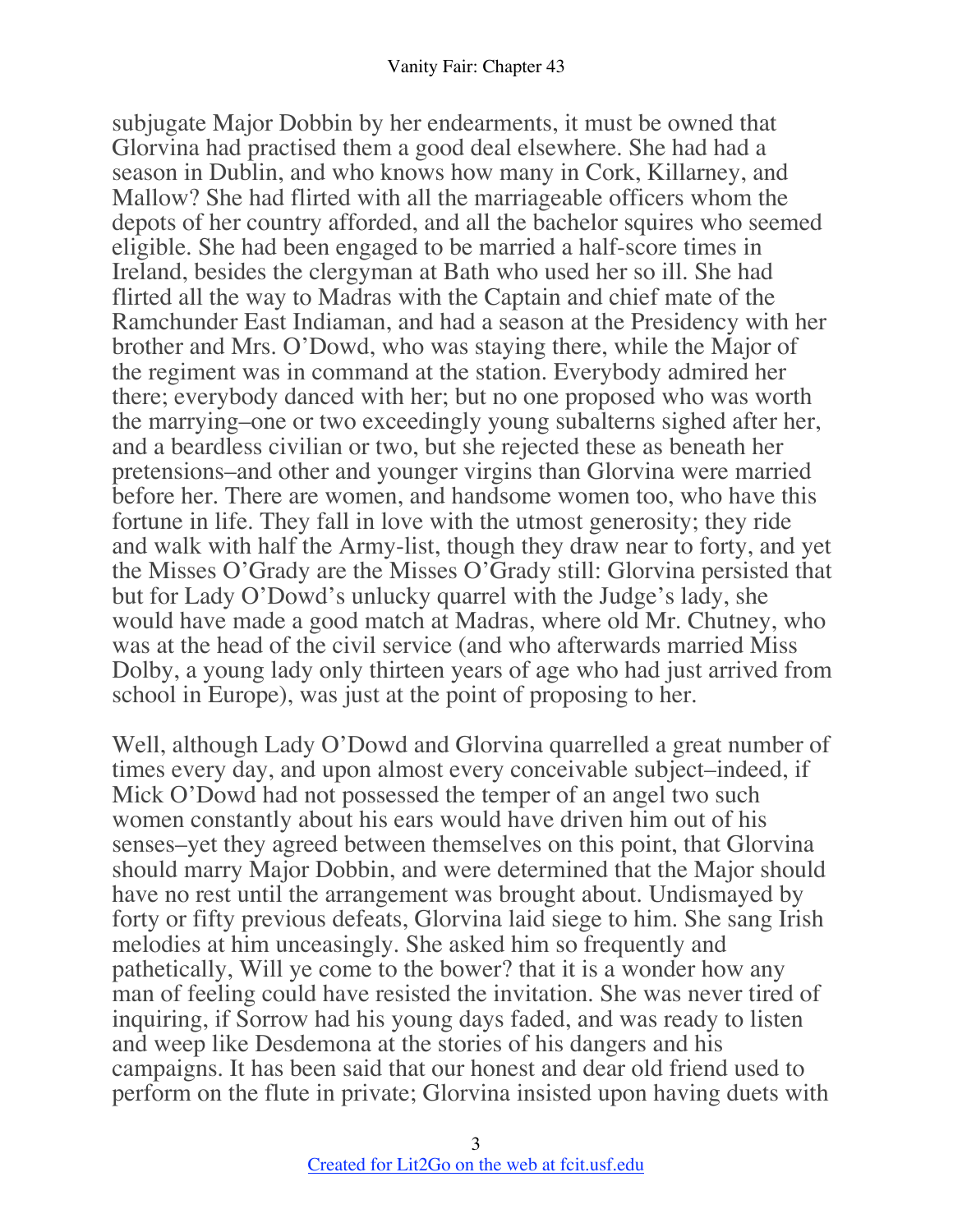him, and Lady O'Dowd would rise and artlessly quit the room when the young couple were so engaged. Glorvina forced the Major to ride with her of mornings. The whole cantonment saw them set out and return. She was constantly writing notes over to him at his house, borrowing his books, and scoring with her great pencil-marks such passages of sentiment or humour as awakened her sympathy. She borrowed his horses, his servants, his spoons, and palanquin–no wonder that public rumour assigned her to him, and that the Major's sisters in England should fancy they were about to have a sister-in-law.

Dobbin, who was thus vigorously besieged, was in the meanwhile in a state of the most odious tranquillity. He used to laugh when the young fellows of the regiment joked him about Glorvina's manifest attentions to him. "Bah!" said he, "she is only keeping her hand in–she practises upon me as she does upon Mrs. Tozer's piano, because it's the most handy instrument in the station. I am much too battered and old for such a fine young lady as Glorvina." And so he went on riding with her, and copying music and verses into her albums, and playing at chess with her very submissively; for it is with these simple amusements that some officers in India are accustomed to while away their leisure moments, while others of a less domestic turn hunt hogs, and shoot snipes, or gamble and smoke cheroots, and betake themselves to brandy-andwater. As for Sir Michael O'Dowd, though his lady and her sister both urged him to call upon the Major to explain himself and not keep on torturing a poor innocent girl in that shameful way, the old soldier refused point-blank to have anything to do with the conspiracy. "Faith, the Major's big enough to choose for himself," Sir Michael said; "he'll ask ye when he wants ye"; or else he would turn the matter off jocularly, declaring that "Dobbin was too young to keep house, and had written home to ask lave of his mamma." Nay, he went farther, and in private communications with his Major would caution and rally him, crying, "Mind your oi, Dob, my boy, them girls is bent on mischief–me Lady has just got a box of gowns from Europe, and there's a pink satin for Glorvina, which will finish ye, Dob, if it's in the power of woman or satin to move ye."

But the truth is, neither beauty nor fashion could conquer him. Our honest friend had but one idea of a woman in his head, and that one did not in the least resemble Miss Glorvina O'Dowd in pink satin. A gentle little woman in black, with large eyes and brown hair, seldom speaking,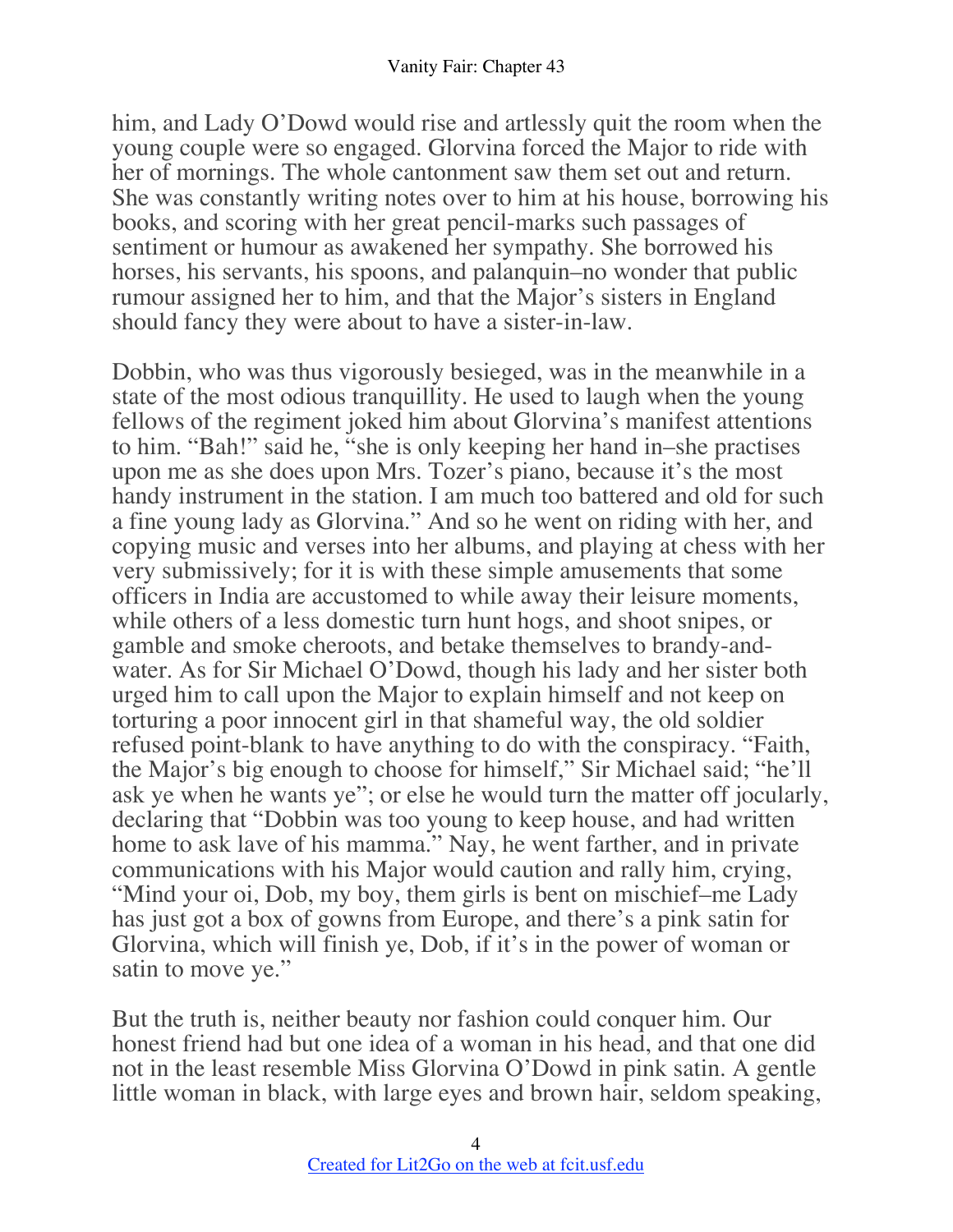save when spoken to, and then in a voice not the least resembling Miss Glorvina's–a soft young mother tending an infant and beckoning the Major up with a smile to look at him–a rosy-cheeked lass coming singing into the room in Russell Square or hanging on George Osborne's arm, happy and loving–there was but this image that filled our honest Major's mind, by day and by night, and reigned over it always. Very likely Amelia was not like the portrait the Major had formed of her: there was a figure in a book of fashions which his sisters had in England, and with which William had made away privately, pasting it into the lid of his desk, and fancying he saw some resemblance to Mrs. Osborne in the print, whereas I have seen it, and can vouch that it is but the picture of a high-waisted gown with an impossible doll's face simpering over it–and, perhaps, Mr. Dobbin's sentimental Amelia was no more like the real one than this absurd little print which he cherished. But what man in love, of us, is better informed?–or is he much happier when he sees and owns his delusion? Dobbin was under this spell. He did not bother his friends and the public much about his feelings, or indeed lose his natural rest or appetite on account of them. His head has grizzled since we saw him last, and a line or two of silver may be seen in the soft brown hair likewise. But his feelings are not in the least changed or oldened, and his love remains as fresh as a man's recollections of boyhood are.

We have said how the two Misses Dobbin and Amelia, the Major's correspondents in Europe, wrote him letters from England, Mrs. Osborne congratulating him with great candour and cordiality upon his approaching nuptials with Miss O'Dowd. "Your sister has just kindly visited me," Amelia wrote in her letter, "and informed me of an interesting event, upon which I beg to offer my most sincere congratulations. I hope the young lady to whom I hear you are to be united will in every respect prove worthy of one who is himself all kindness and goodness. The poor widow has only her prayers to offer and her cordial cordial wishes for your prosperity! Georgy sends his love to his dear godpapa and hopes that you will not forget him. I tell him that you are about to form other ties, with one who I am sure merits all your affection, but that, although such ties must of course be the strongest and most sacred, and supersede all others, yet that I am sure the widow and the child whom you have ever protected and loved will always have A corner in your heart" The letter, which has been before alluded to, went on in this strain, protesting throughout as to the extreme satisfaction of the writer.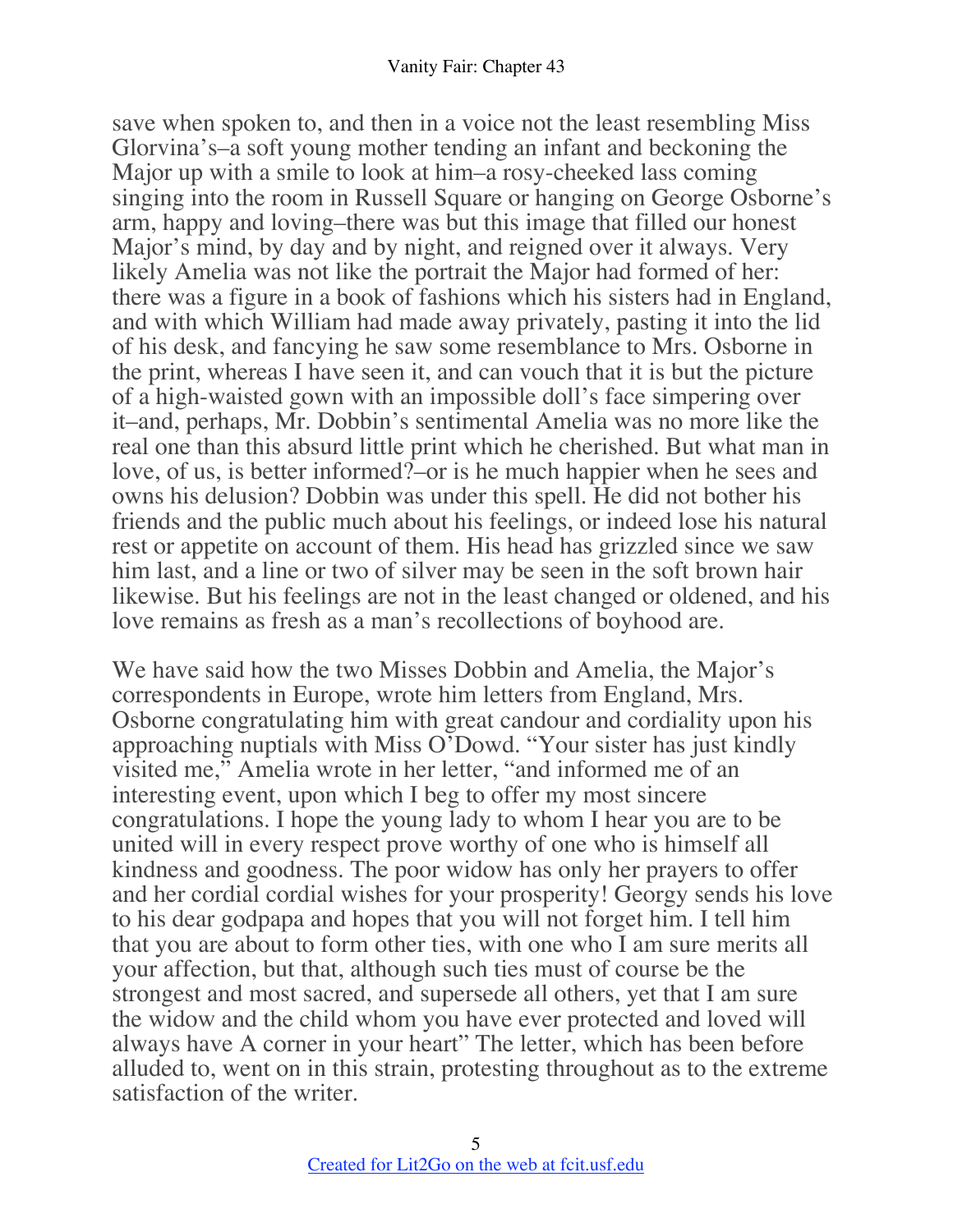This letter, .which arrived by the very same ship which brought out Lady O'Dowd's box of millinery from London (and which you may be sure Dobbin opened before any one of the other packets which the mail brought him), put the receiver into such a state of mind that Glorvina, and her pink satin, and everything belonging to her became perfectly odious to him. The Major cursed the talk of women, and the sex in general. Everything annoyed him that day–the parade was insufferably hot and wearisome. Good heavens! was a man of intellect to waste his life, day after day, inspecting cross-belts and putting fools through their manoeuvres? The senseless chatter of the young men at mess was more than ever jarring. What cared he, a man on the high road to forty, to know how many snipes Lieutenant Smith had shot, or what were the performances of Ensign Brown's mare? The jokes about the table filled him with shame. He was too old to listen to the banter of the assistant surgeon and the slang of the youngsters, at which old O'Dowd, with his bald head and red face, laughed quite easily. The old man had listened to those jokes any time these thirty years–Dobbin himself had been fifteen years hearing them. And after the boisterous dulness of the mess-table, the quarrels and scandal of the ladies of the regiment! It was unbearable, shameful. "O Amelia, Amelia," he thought, "you to whom I have been so faithful–you reproach me! It is because you cannot feel for me that I drag on this wearisome life. And you reward me after years of devotion by giving me your blessing upon my marriage, forsooth, with this flaunting Irish girl!" Sick and sorry felt poor William; more than ever wretched and lonely. He would like to have done with life and its vanity altogether–so bootless and unsatisfactory the struggle, so cheerless and dreary the prospect seemed to him. He lay all that night sleepless, and yearning to go home. Amelia's letter had fallen as a blank upon him. No fidelity, no constant truth and passion, could move her into warmth. She would not see that he loved her. Tossing in his bed, he spoke out to her. "Good God, Amelia!" he said, "don't you know that I only love you in the world–you, who are a stone to me–you, whom I tended through months and months of illness and grief, and who bade me farewell with a smile on your face, and forgot me before the door shut between us!" The native servants lying outside his verandas beheld with wonder the Major, so cold and quiet ordinarily, at present so passionately moved and cast down. Would she have pitied him had she seen him? He read over and over all the letters which he ever had from her–letters of business relative to the little property which he had made her believe her husband had left to her– brief notes of invitation–every scrap of writing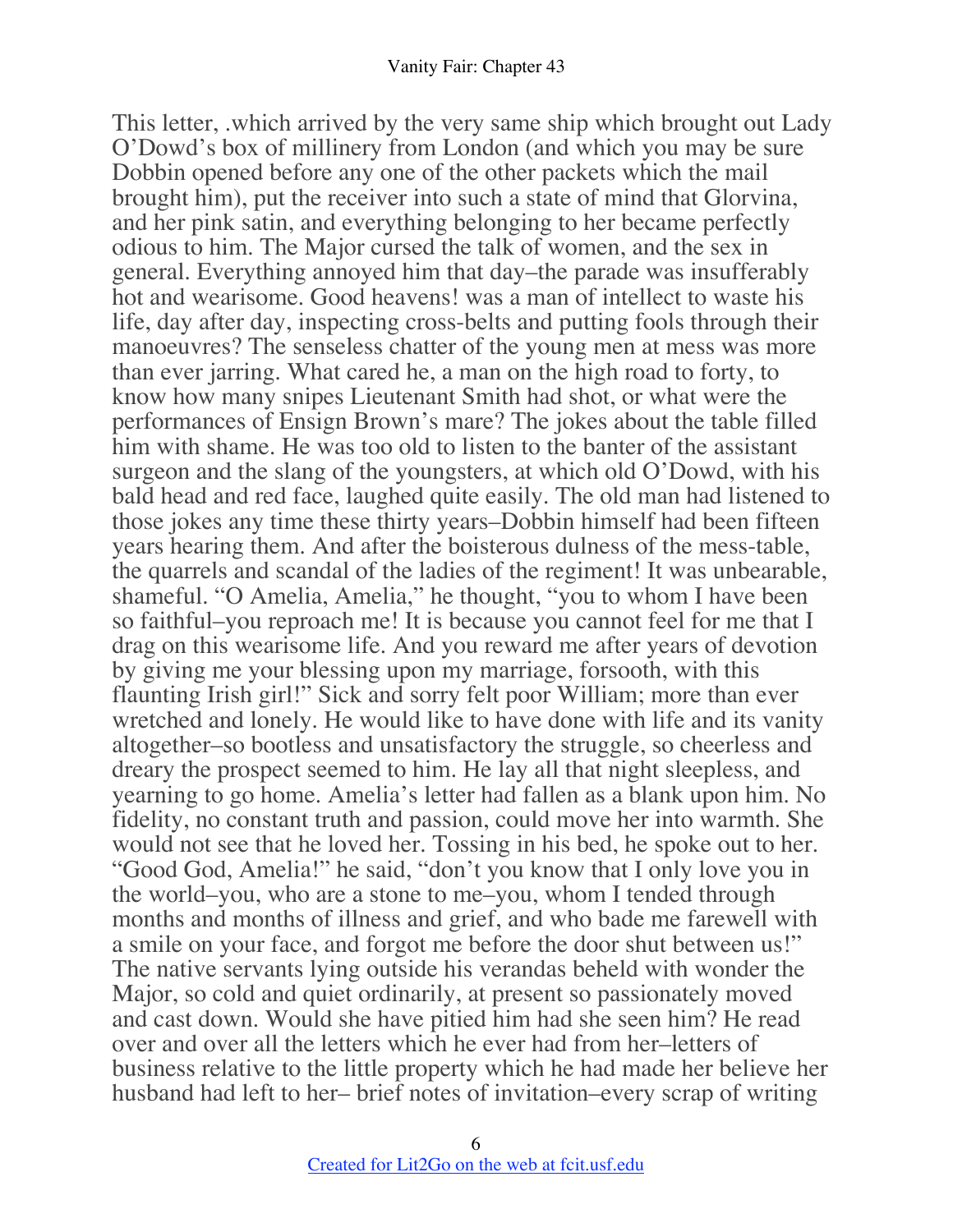that she had ever sent to him–how cold, how kind, how hopeless, how selfish they were!

Had there been some kind gentle soul near at hand who could read and appreciate this silent generous heart, who knows but that the reign of Amelia might have been over, and that friend William's love might have flowed into a kinder channel? But there was only Glorvina of the jetty ringlets with whom his intercourse was familiar, and this dashing young woman was not bent upon loving the Major, but rather on making the Major admire her–a most vain and hopeless task, too, at least considering the means that the poor girl possessed to carry it out. She curled her hair and showed her shoulders at him, as much as to say, did ye ever see such jet ringlets and such a complexion? She grinned at him so that he might see that every tooth in her head was sound–and he never heeded all these charms. Very soon after the arrival of the box of millinery, and perhaps indeed in honour of it, Lady O'Dowd and the ladies of the King's Regiment gave a ball to the Company's Regiments and the civilians at the station. Glorvina sported the killing pink frock, and the Major, who attended the party and walked very ruefully up and down the rooms, never so much as perceived the pink garment. Glorvina danced past him in a fury with all the young subalterns of the station, and the Major was not in the least jealous of her performance, or angry because Captain Bangles of the Cavalry handed her to supper. It was not jealousy, or frocks, or shoulders that could move him, and Glorvina had nothing more.

So these two were each exemplifying the Vanity of this life, and each longing for what he or she could not get. Glorvina cried with rage at the failure. She had set her mind on the Major "more than on any of the others," she owned, sobbing. "He'll break my heart, he will, Peggy," she would whimper to her sister-in-law when they were good friends; "sure every one of me frocks must be taken in– it's such a skeleton I'm growing." Fat or thin, laughing or melancholy, on horseback or the music-stool, it was all the same to the Major. And the Colonel, puffing his pipe and listening to these complaints, would suggest that Glory should have some black frocks out in the next box from London, and told a mysterious story of a lady in Ireland who died of grief for the loss of her husband before she got ere a one.

While the Major was going on in this tantalizing way, not proposing,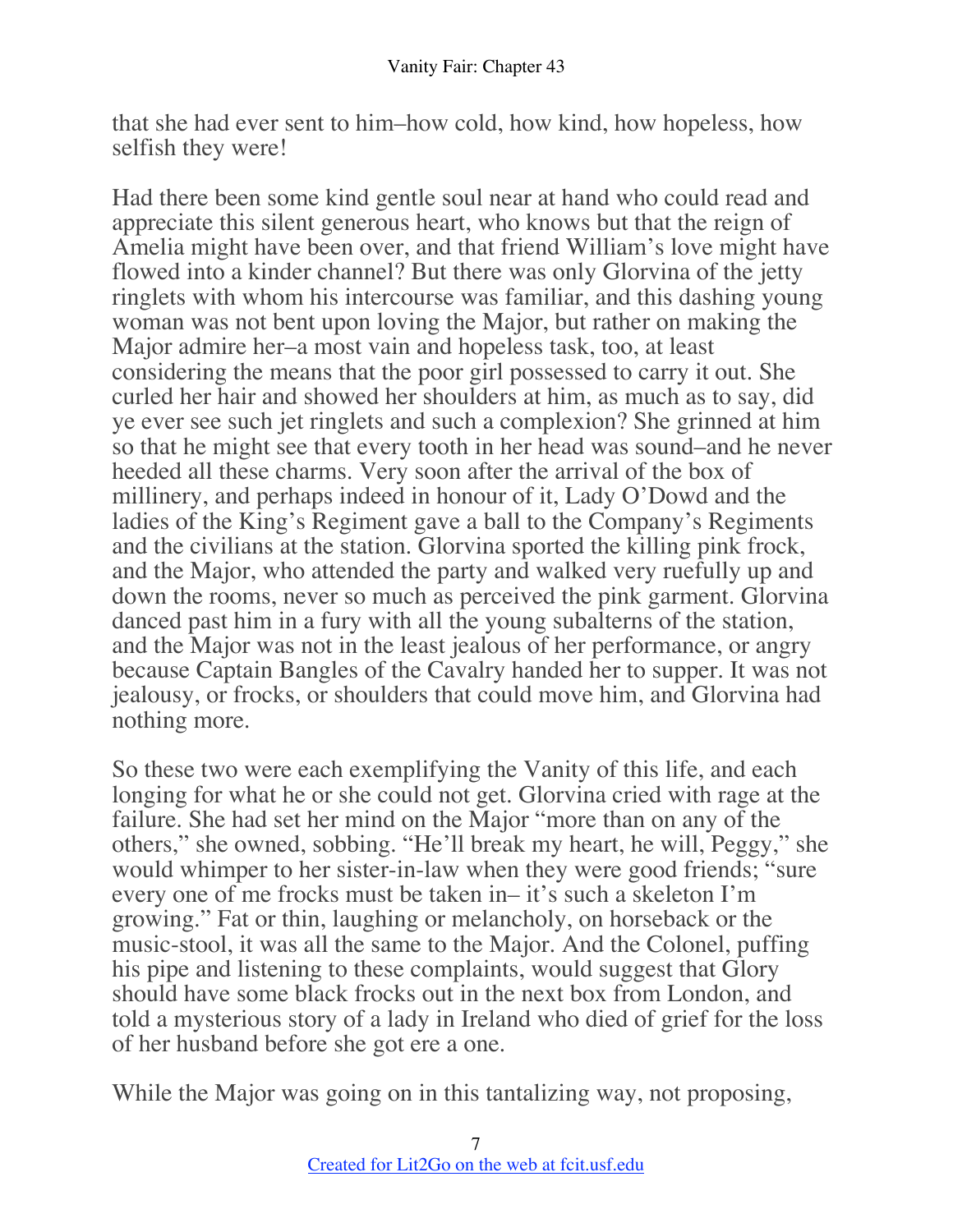and declining to fall in love, there came another ship from Europe bringing letters on board, and amongst them some more for the heartless man. These were home letters bearing an earlier postmark than that of the former packets, and as Major Dobbin recognized among his the handwriting of his sister, who always crossed and recrossed her letters to her brother–gathered together all the possible bad news which she could collect, abused him and read him lectures with sisterly frankness, and always left him miserable for the day after "dearest William" had achieved the perusal of one of her epistles–the truth must be told that dearest William did not hurry himself to break the seal of Miss Dobbin's letter, but waited for a particularly favourable day and mood for doing so. A fortnight before, moreover, he had written to scold her for telling those absurd stories to Mrs. Osborne, and had despatched a letter in reply to that lady, undeceiving her with respect to the reports concerning him and assuring her that "he had no sort of present intention of altering his condition."

Two or three nights after the arrival of the second package of letters, the Major had passed the evening pretty cheerfully at Lady O'Dowd's house, where Glorvina thought that he listened with rather more attention than usual to the Meeting of the Wathers, the Minsthrel Boy, and one or two other specimens of song with which she favoured him (the truth is, he was no more listening to Glorvina than to the howling of the jackals in the moonlight outside, and the delusion was hers as usual), and having played his game at chess with her (cribbage with the surgeon was Lady O'Dowd's favourite evening pastime), Major Dobbin took leave of the Colonel's family at his usual hour and retired to his own house.

There on his table, his sister's letter lay reproaching him. He took it up, ashamed rather of his negligence regarding it, and prepared himself for a disagreeable hour's communing with that crabbed-handed absent relative. . . . It may have been an hour after the Major's departure from the Colonel's house–Sir Michael was sleeping the sleep of the just; Glorvina had arranged her black ringlets in the innumerable little bits of paper, in which it was her habit to confine them; Lady O'Dowd, too, had gone to her bed in the nuptial chamber, on the ground-floor, and had tucked her musquito curtains round her fair form, when the guard at the gates of the Commanding-Officer's compound beheld Major Dobbin, in the moonlight, rushing towards the house with a swift step and a very